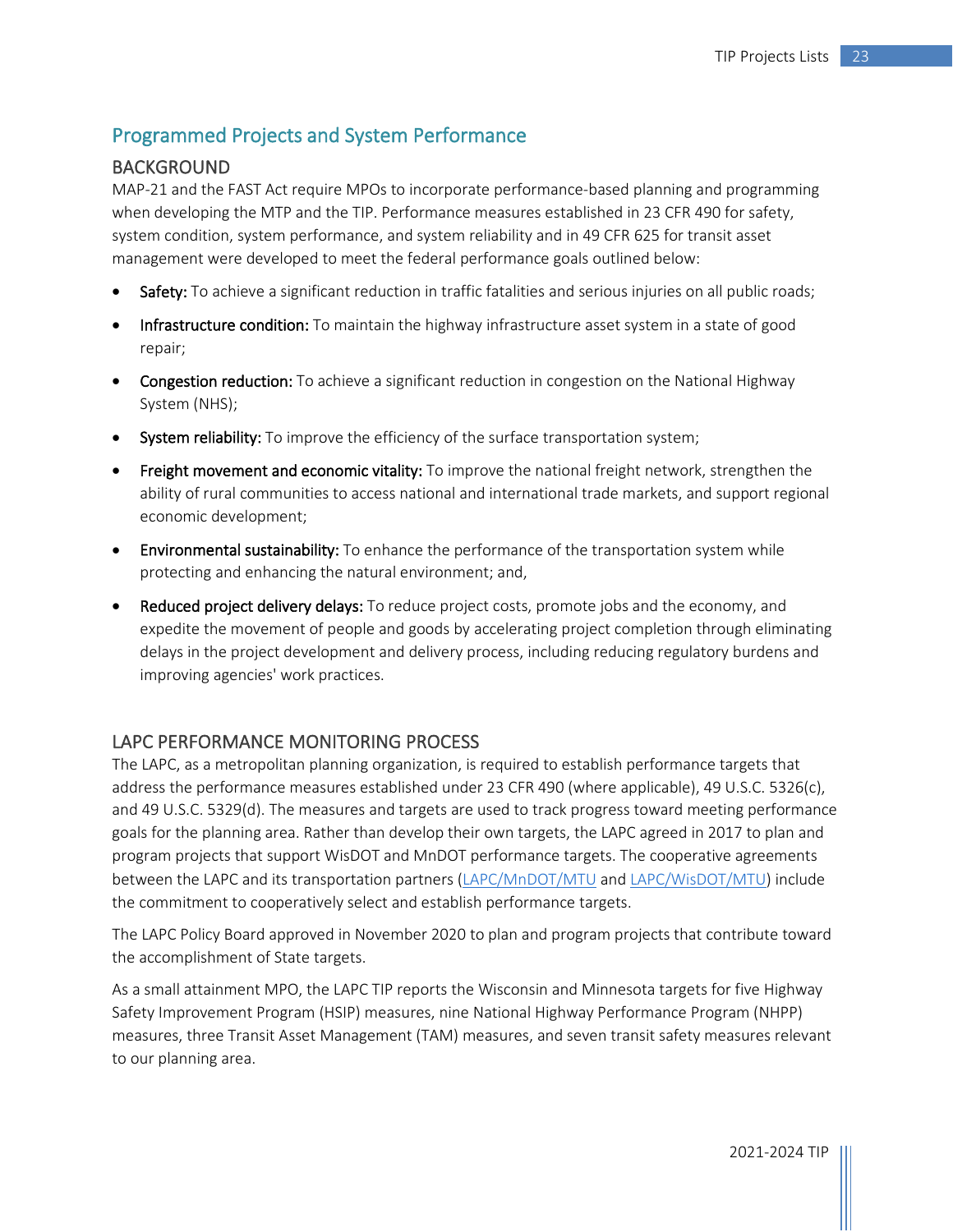#### HIGHWAY SAFETY TARGETS

The Wisconsin and Minnesota targets for the HSIP measures are illustrated in tables 6 and 7, respectively. Each measure is based on a five-year rolling average and targets are updated annually.

WisDOT targets are adjusted from the baseline to reflect a goal of a 2% reduction in fatalities and fatality rate and a 5% reduction in serious injuries, serious injury rate, and non-motorized fatalities and serious injuries.

#### TABLE 6: WISDOT HIGHWAY SAFETY IMPROVEMENT PROGRAM PERFORMANCE TARGETS, 2021

| <b>Safety Performance Measure</b>                                            | 2015-2019<br>baseline | 2019    | 2020    | 2021    |
|------------------------------------------------------------------------------|-----------------------|---------|---------|---------|
| <i><b>Fatalities: Number of fatalities</b></i>                               | 587.8                 | 555.7   | 564.7   | 576.0   |
| Fatality Rate: Fatalities per 100 million vehicle miles traveled             | 0.908                 | 0.915   | 0.888   | 0.890   |
| Serious Injuries: Number of serious injuries                                 | 3.050.4               | 2.967.6 | 2.907.0 | 2.897.9 |
| Serious Injury Rate: Serious injuries per 100 million vehicle miles traveled | 4.718                 | 4.785   | 4.585   | 4.482   |
| Non-motorized Fatalities and Serious Injuries: Number of non-motorized       |                       |         |         |         |
| fatalities and non-motorized serious injuries                                | 368.6                 | 342.0   | 344.7   | 350.2   |
|                                                                              |                       |         |         |         |

*Source:* Wisconsin Department of Transportation.

The 2021 MnDOT targets were established based on a trend from the 2019 outcome to the Strategic Highway Safety Plan goal for 2025 of no more than 225 traffic deaths and 980 serious injuries.

#### TABLE 7: MNDOT HIGHWAY SAFETY IMPROVEMENT PROGRAM PERFORMANCE TARGETS, 2021

|                                                                     | 2015-2019 |         |         |         |
|---------------------------------------------------------------------|-----------|---------|---------|---------|
| <b>Safety Performance Measure</b>                                   | baseline  | 2019    | 2020    | 2021    |
| Fatalities: Number of fatalities                                    | 381.2     | 372.2   | 375.4   | 352.4   |
| Fatality Rate: Fatalities per 100 million vehicle miles traveled    | 0.644     | 0.622   | 0.626   | 0.582   |
| Serious Injuries: Number of serious injuries                        | 1.629.6   | 1,711.0 | 1.714.2 | 1.579.8 |
| Serious Injury Rate: Serious injuries per 100 million vehicle miles |           |         |         |         |
| traveled                                                            | 2.755     | 2.854   | 2.854   | 2.606   |
| Non-motorized Fatalities and Serious Injuries: Number of non-       |           |         |         |         |
| motorized fatalities and non-motorized serious injuries             | 285.8     | 267.5   | 317.0   | 281.2   |

*Source:* Minnesota Department of Transportation.

Fatalities in the planning area in 2019 (3) were down 57.1% from the 5-year average for 2015-2019 (7.0) while serious injuries in 2019 (61) were up 6.3% from the 5-year average for 2015-2019 (57.4). Nonmotorized fatalities and serious injuries in 2019 (9) was at its lowest total since 2015, resulting in a drop of 6.3% from the 5-year average of 9.6.

The rates (number of occurrences divided by million vehicle miles traveled) for fatalities, serious injuries, and non-motorized fatalities and serious injuries for 2012-2019 are shown in Figure 2 along with the trends in the moving averages from 2012-2016 to 2015-2019. From 2012-2016 to 2015-2019, the 5-year averages for the serious injury and non-motorized rates declined 25.6% and 29.5%, respectively. Then

2021-2024 TIP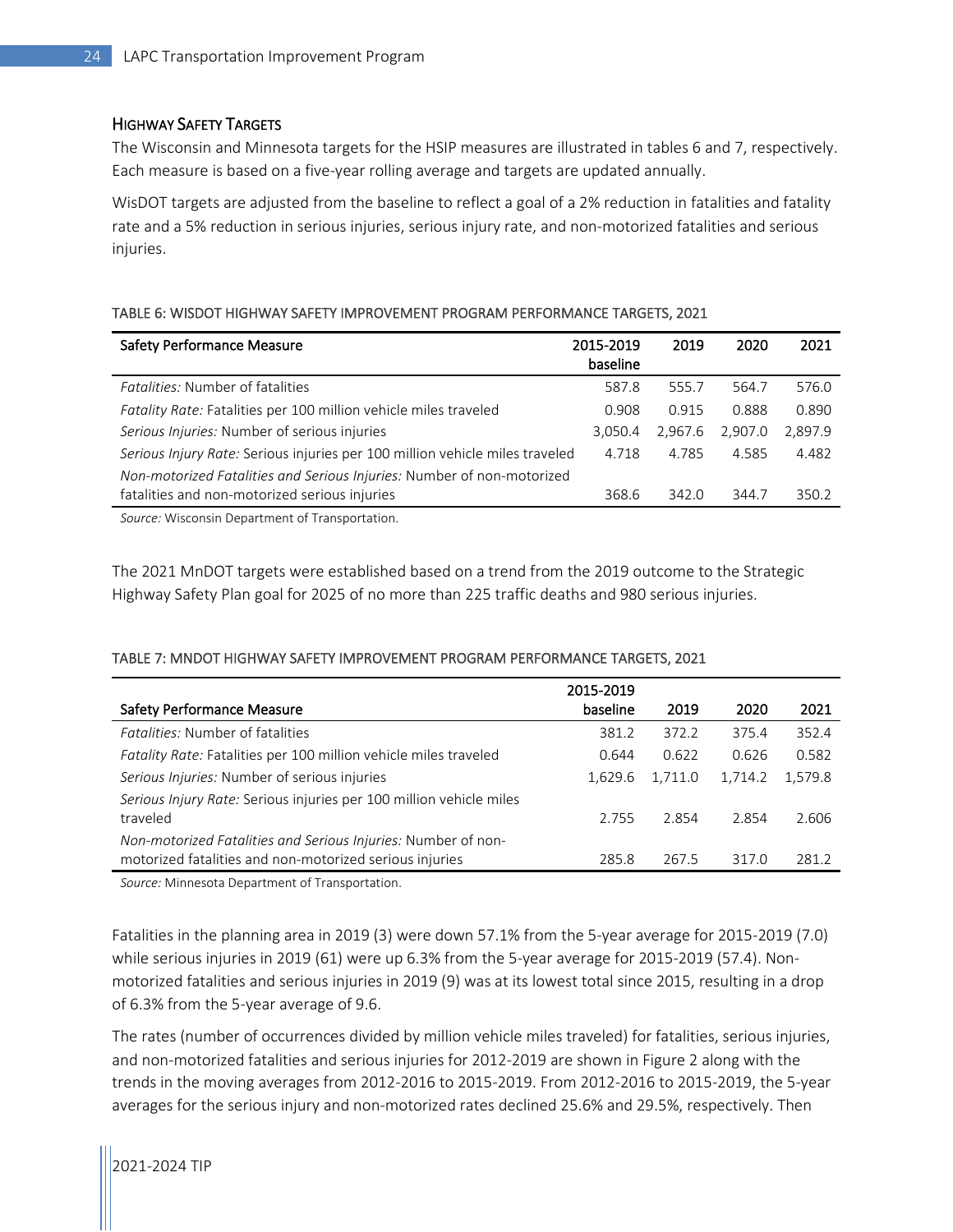Injury Severity Rates and Trends 0.1000 0.0900 0.0800 0.0700 0.0600 0.0500 0.0400 0.0300 0.0200 0.0100 0.0000 2012 2013 2014 2015 2016 2017 2018 2019 - Fatality Rate Serious Injury Rate Non-motorized Fatality and Serious Injury Rate ...... Trend in Fatality Rate ....... Trend in Serious Injury Rate ....... Trend in Non-motorized Rate

change in the 5-year average fatality rate between the two time periods increased 7.9% because of the high number of fatalities in 2017 (13) and second lowest VMT in 2015-2019.

Figure 2: Injury severity rates and trends, 2012-2019. Rates are calculated using MPA totals and La Crosse County VMT. Trend lines derived from 5-year rolling averages. *Data sources:* TOPS Lab, UW-Madison; WisDOT website; MnDOT.

## CONDITION AND PERFORMANCE TARGETS

Table 8 lists the federal performance measures for the National Highway Performance Program (NHPP) and the targets established by the Wisconsin and Minnesota DOTs. Wisconsin DOT made no adjustments to their 4-year targets as is allowed by federal regulation at the period midpoint. Minnesota DOT, on the other hand, adjusted their 4-year targets for bridges in "good" condition for Interstate reliability.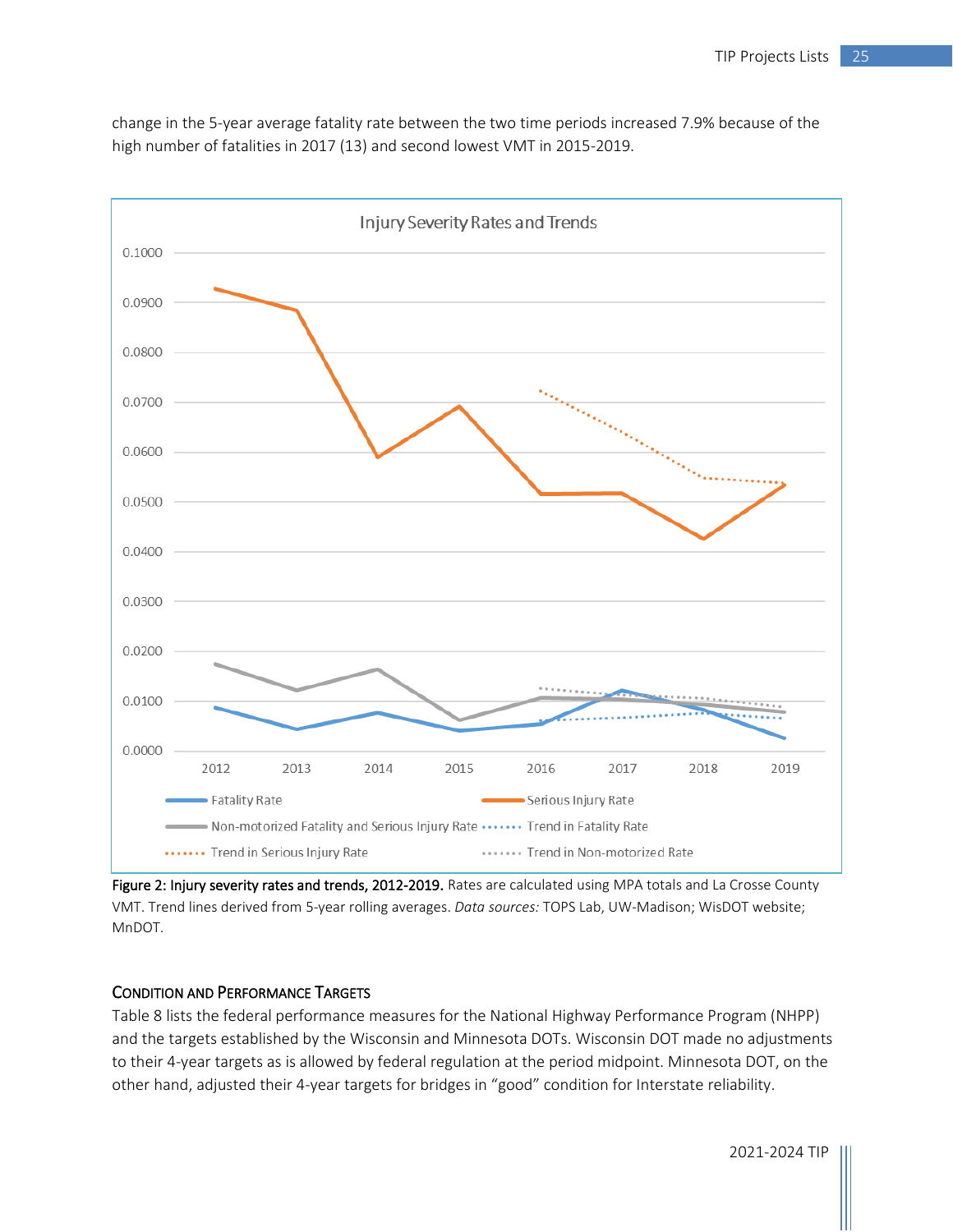| Performance Measure                                                     |                 | 2-yr target<br>$(2018 - 2019)$ | 4-yr target<br>$(2018 - 2021)$ |                       |
|-------------------------------------------------------------------------|-----------------|--------------------------------|--------------------------------|-----------------------|
|                                                                         | WisDOT          | MnDOT                          | WisDOT                         | MnDOT                 |
| Pavement Condition                                                      |                 |                                |                                |                       |
| Interstate – Percentage pavements in "Good" condition                   | NA <sup>1</sup> | NA.                            | 45%                            | 55%                   |
| Interstate – Percentage pavements in "Poor" condition                   | <b>NA</b>       | <b>NA</b>                      | 5%                             | 2%                    |
| Non-Interstate $NHS2$ – Percentage pavements in "Good" condition        | 20%             | 50%                            | 20%                            | 50%                   |
| Non-Interstate NHS – Percentage pavements in "Poor" condition           | 12%             | 4%                             | 12%                            | 4%                    |
| <b>Bridge Condition</b>                                                 |                 |                                |                                |                       |
| Percentage of NHS bridges by deck area in "Good" condition              | 50%             | 50%                            | 50%                            | $35\%$ <sup>3</sup>   |
| Percentage of NHS bridges by deck area in "Poor" condition              | 3%              | 4%                             | 3%                             | 4%                    |
| Travel Time Reliability                                                 |                 |                                |                                |                       |
| Interstate - Percent of person-miles traveled that are reliable         | 94.0%           | 80.0%                          | 90.0%                          | 80.0%                 |
| Non-Interstate NHS – Percent of person-miles traveled that are reliable | <b>NA</b>       | NA.                            | 86.0%                          | $90.0\%$ <sup>4</sup> |
| Interstate – Truck travel time reliability index                        | 1.40            | 1.50                           | 1.60                           | 1.50                  |

#### TABLE 8: WISDOT & MNDOT NATIONAL HIGHWAY PERFORMANCE PROGRAM TARGETS, 2018-2021

<sup>1</sup> NA: Not required by Code of Federal Regulations (CFR).

2 National Highway System.

3 Adjusted down from 50%.

<sup>4</sup> Adjusted up from 75.0%

*Sources:* Wisconsin and Minnesota Departments of Transportation.

Table 9 reports the pavement and bridge condition and travel time reliability in the metropolitan planning area (MPA) for 2018 and 2019.

Over 73% of Wisconsin Interstate pavements  $(2018)^1$  $(2018)^1$  $(2018)^1$  and over 70% of Minnesota Interstate pavements (2019) in the MPA are rated "good." None of the Interstate in the MPA is rated "poor."

The percentage of pavements in the Minnesota MPA rated "good" for the non-Interstate National Highway System (NHS) went up slightly from just over 65% in 2018 to nearly 69% in 2019. Although "good" pavements in the Wisconsin MPA are at a low 25%, the percentage of "poor" pavements is also low (11%), revealing that a significant percentage (64%) of pavements are only in "fair."

All the bridges in the Minnesota portion of the planning area and just over 56% of the bridges in the Wisconsin portion of the planning area are rated "good." Less than 1% of bridges (1) in the planning area are rated "poor."

Travel time reliability in the planning area as calculated by the Wisconsin Traffic Operations and Safety Laboratory is 100% for the Interstate, 90.4% for the non-Interstate NHS, and 1.25 for the Interstate truck travel time reliability index.

<span id="page-3-0"></span><sup>&</sup>lt;sup>1</sup> Pavement condition for Wisconsin pavements has not yet been made available for 2019.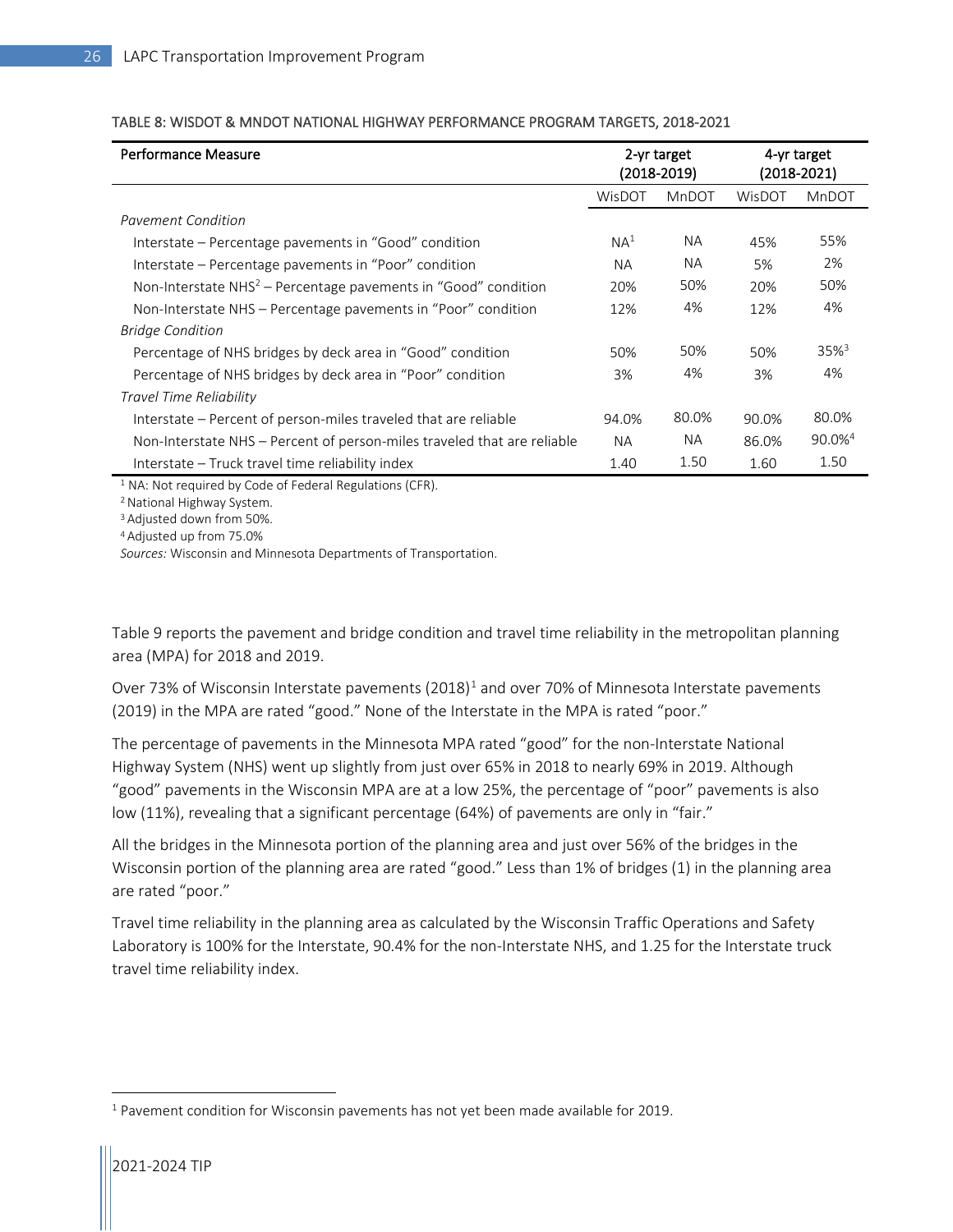| <b>Performance Measure</b>                                                 | 2018   |               | 2019      |           |
|----------------------------------------------------------------------------|--------|---------------|-----------|-----------|
|                                                                            | WI MPA | <b>MN MPA</b> | WI MPA    | MN MPA    |
| <b>Pavement Condition</b>                                                  |        |               |           |           |
| Interstate - Percentage pavements in "Good" condition                      | 73.71  | 73.57         | $NA^1$    | 70.31     |
| Interstate - Percentage pavements in "Poor" condition                      | 0.00   | 0.00          | NA.       | 0.00      |
| Non-Interstate NHS – Percentage pavements in "Good"<br>condition           | 25.09  | 65.08         | <b>NA</b> | 68.67     |
| Non-Interstate NHS - Percentage pavements in "Poor"<br>condition           | 10.95  | 0.00          | NA.       | 0.00      |
| <b>Bridge Condition</b>                                                    |        |               |           |           |
| Percentage of NHS bridges by deck area in "Good" condition                 | 60.36  | 81.70         | 56.34     | 100.00    |
| Percentage of NHS bridges by deck area in "Poor" condition                 | 0.00   | 0.00          | 0.00      | 0.00      |
| Travel Time Reliability                                                    |        |               |           |           |
| Interstate - Percent of person-miles traveled that are reliable            | 100.0  | 100.0         | 100.0     | <b>NA</b> |
| Non-Interstate NHS - Percent of person-miles traveled that<br>are reliable | 89.0   | 94.3          | 90.4      | <b>NA</b> |
| Interstate - Truck travel time reliability index                           | 1.16   | 1.14          | 1.25      | NA        |

TABLE 9: PLANNING AREA PERFORMANCE: NATIONAL HIGHWAY PERFORMANCE PROGRAM MEASURES

<sup>1</sup> NA: Data not yet available.

*Sources:* Wisconsin and Minnesota Departments of Transportation; Wisconsin Traffic Operations and Safety Laboratory, University of Wisconsin-Madison; MnDOT performance dashboard.

## TRANSIT ASSET MANAGEMENT (TAM) TARGETS

49 CFR 625 establishes a National Transit Asset Management (TAM) System to monitor and manage the State of Good Repair (SGR) of public transportation capital assets to enhance safety, reduce maintenance costs, increase reliability, and improve performance. Tier II transit providers like our La Crosse Municipal Transit Utility (MTU) and Onalaska Shared Ride (OSR) must either develop their own TAM plan or participate in a group TAM plan. La Crosse MTU and OSR have both have opted to join the Wisconsin group TAM plan. Performance measures relevant to our area include:

- Rolling stock: Percent of vehicles that have met or exceeded their useful life benchmark (ULB);
- Equipment: Percent of non-revenue service vehicles that have met or exceeded their ULB; and,
- Facility: Percent of facilities rated below "3" on the TERM condition scale.

Table 10 summarizes the performance for all bus, cutaway, and minivan vehicles (the types of vehicles used by MTU or OSR) assessed in the State TAM Plan. WisDOT established targets whose percentages are rounded down from the respective percentage of vehicles exceeding the ULB. Under these targets, the rolling stock performance for MTU and OSR vehicles meets State targets.

The State targets for **Equipment** are 33 percent for automobiles and 29 percent for trucks or other rubber-tired vehicles. The State target for Facilities is 10 percent.